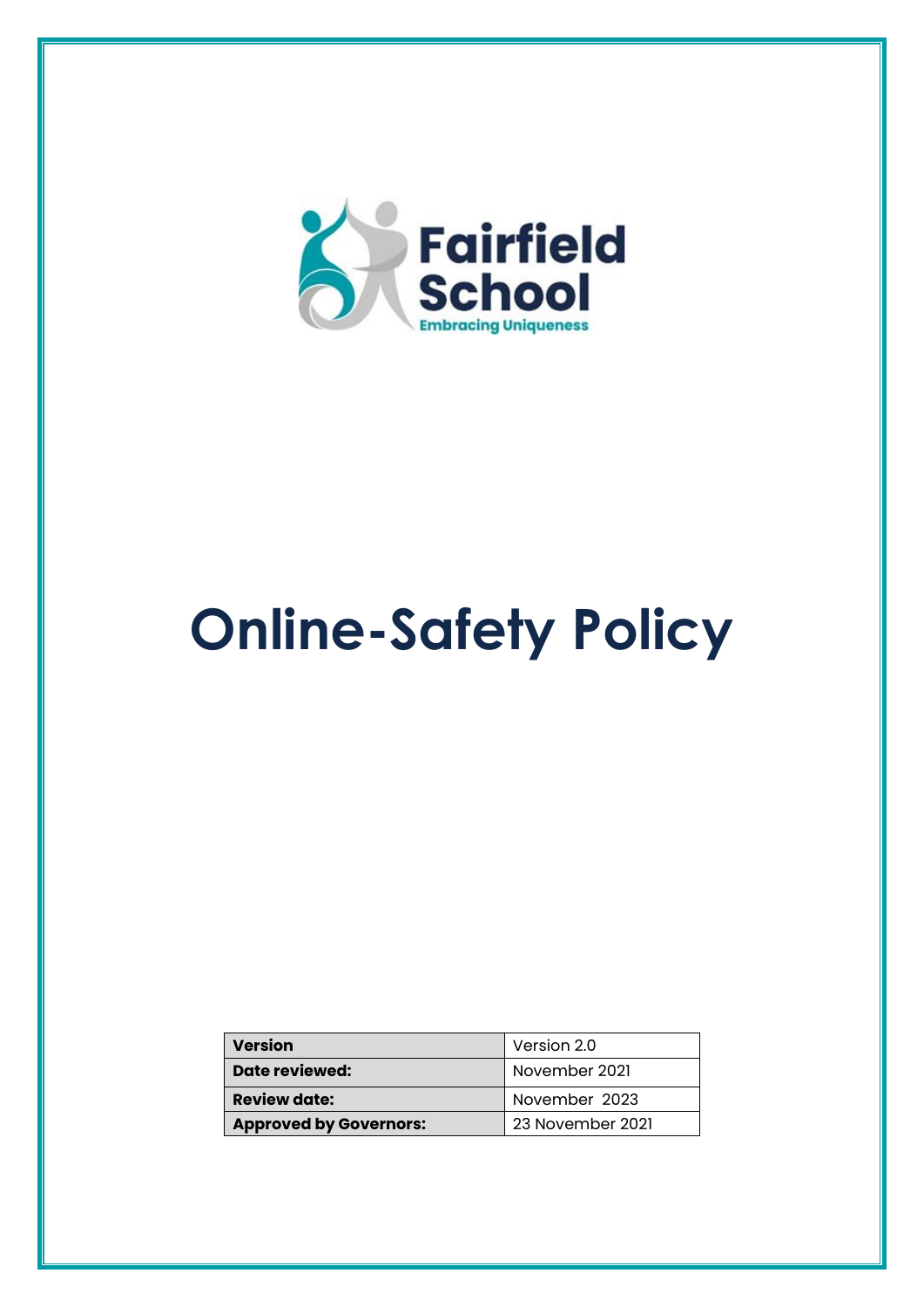# **Online-Safety Policy (Including Acceptable Use Policy Guidelines)**

The purpose of internet use at Fairfield school is to raise educational opportunities and promote achievements, support the professional work of staff and enhance the school's management of information, communication and administration systems between staff, pupils, parents or carers. Therefore, safeguarding children and young people online can involve a range of potential issues such as cyber bullying, extremist behaviour, grooming, child sexual exploitation etc. This highlights the need to educate pupils, their parents, carers and staff about the benefits and risks of using this environment and provide safeguards and awareness for users to safely control their online experiences.

# **Introduction**

At Fairfield Online -Safety encompasses Internet technologies and also electronic communications such as mobile phones, games consoles and wireless technology. It highlights the need to educate our pupils (where appropriate) about the benefits, risks and responsibilities of using information technology. It provides safeguards and raises awareness to control their online experiences. In addition, it ensures that correct measures are in place to deal with breaches of Online-safety.

The safe and effective use of the Internet is an essential life skill; however, internet access brings with it the possibility of placing users in inappropriate and even dangerous situations.

An effective E-safety policy will address these issues and ensure that all staff and pupils are following the Acceptable Use guidelines. In addition, it will ensure appropriate security measures are in place to protect the school network and filter out inappropriate material.

Pupils are not permitted to bring ICT devices into school without permission. The school allows staff to bring in personal mobile phones which may be used in the staffroom, away from the pupils. Staff should not be contacting pupils or parents/carers using their personal devices.

# **The school's Online-Safety lead is Tanzila Ilyas, who is also the Designated Safeguarding Lead.**

Issues regarding E-safety, particularly those relating to child safeguarding, should be reported to Tanzila Ilyas, John Page, Lucy Roche or Rachel Holmes The E-safety policy and its implementation will be reviewed annually.

#### **Legislation and Guidance**

This policy is based on the Department for Education's statutory safeguarding guidance, Keeping [Children Safe in Education.](https://www.gov.uk/government/publications/keeping-children-safe-in-education--2) and its advice for schools on:

[Teaching online safety in schools](https://www.gov.uk/government/publications/teaching-online-safety-in-schools)

[Preventing and tackling bullying](https://www.gov.uk/government/publications/preventing-and-tackling-bullying) and [cyber-bullying: advice for headteachers and school staff](https://www.gov.uk/government/publications/preventing-and-tackling-bullying) [Relationships and sex education](https://www.gov.uk/government/publications/relationships-education-relationships-and-sex-education-rse-and-health-education)

It reflects existing legislation, including but not limited to the **Education Act 1996** (as amended), the [Education and Inspections Act 2006](https://www.legislation.gov.uk/ukpga/2006/40/contents) and the [Equality Act 2010.](https://www.legislation.gov.uk/ukpga/2010/15/contents) In addition, it reflects the [Education](http://www.legislation.gov.uk/ukpga/2011/21/contents/enacted)  [Act 2011,](http://www.legislation.gov.uk/ukpga/2011/21/contents/enacted) which has given staff powers to tackle cyber-bullying by, if necessary, searching for and deleting inappropriate images or files on pupils' electronic devices where they believe there is a 'good reason' to do so.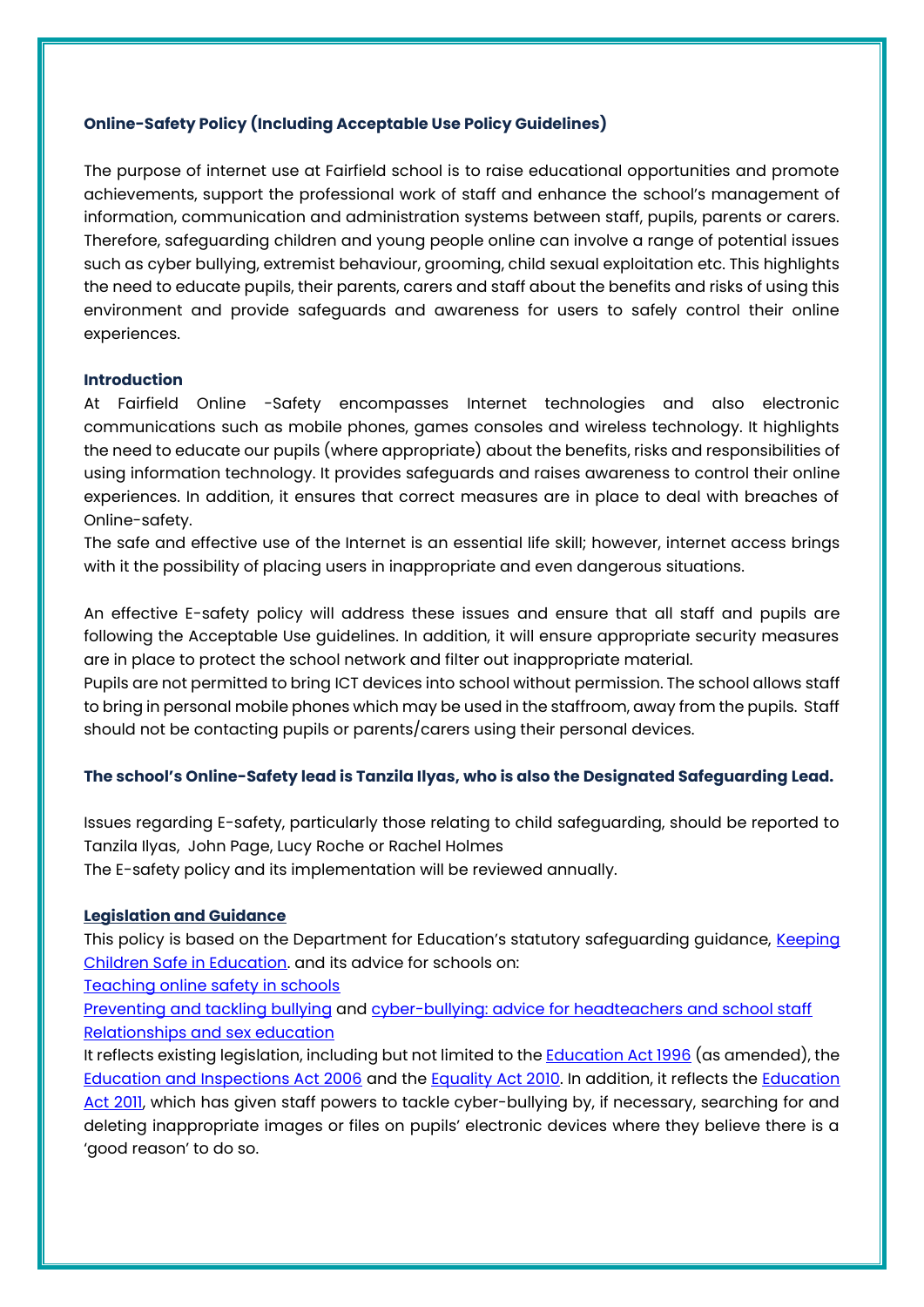#### **Roles and Responsibilities**

#### **The Governing Body**

The governing body has overall responsibility for monitoring this policy and holding the SLT to account for its implementation.

The governing body will co-ordinate with the SLT to discuss and monitor online safety. The governor with reasonability for safeguarding and who oversees online safety is Mandy Farrar.

#### **The DSL**

Details of the DSL and deputies are set out in our safeguarding policy 2021 and any complaints of Internet / staff misuse must be referred to the SLT

The DSL takes lead responsibility for online safety in school:

- Supporting the Head teacher in ensuring that staff understand this policy and that it is being implemented consistently throughout the school, and addressing on line safety training needs
- Working with the Head teacher, ICT Network Manager and other staff, as necessary, to address any online safety issues or incidents
- Ensuring that any online safety incidents are logged (see appendix 1) and dealt with appropriately in line with this policy
- Ensuring that any incidents of cyber-bullying are logged and dealt with appropriately in line with the school behaviour policy
- Providing regular reports on online safety in school to the headteacher and/or governing board

#### **Teaching and Learning**

The Internet is an essential element in 21st century life for education. Fairfield School has a duty to provide our pupils with quality Internet access as part of their learning experiences. Access to the Internet has been shown to increase motivation and engagement of pupils, particularly those with special or additional needs.

#### **How can we safely use the Internet to enhance learning?**

The school Internet access is designed expressly for pupil use and will include filtering appropriate to the suitability of the pupils. Access levels will be reviewed to reflect curriculum requirements and suitability of pupils.

Pupils will be taught (where appropriate) what Internet use is acceptable and what is not and will be given a clear set of rules for using the computers and internet in school. Pupils will have clear objectives for Internet use, through planned activities which guide pupils and support the learning outcomes.

#### **Pupils will be taught how to evaluate Internet content**

The school will endeavour to ensure that the use of Internet derived materials by staff and by pupils complies with copyright law, including encouraging pupils to acknowledge sources.

Pupils (where appropriate) will be taught to be aware of the material they read and taught how to validate information before accepting its accuracy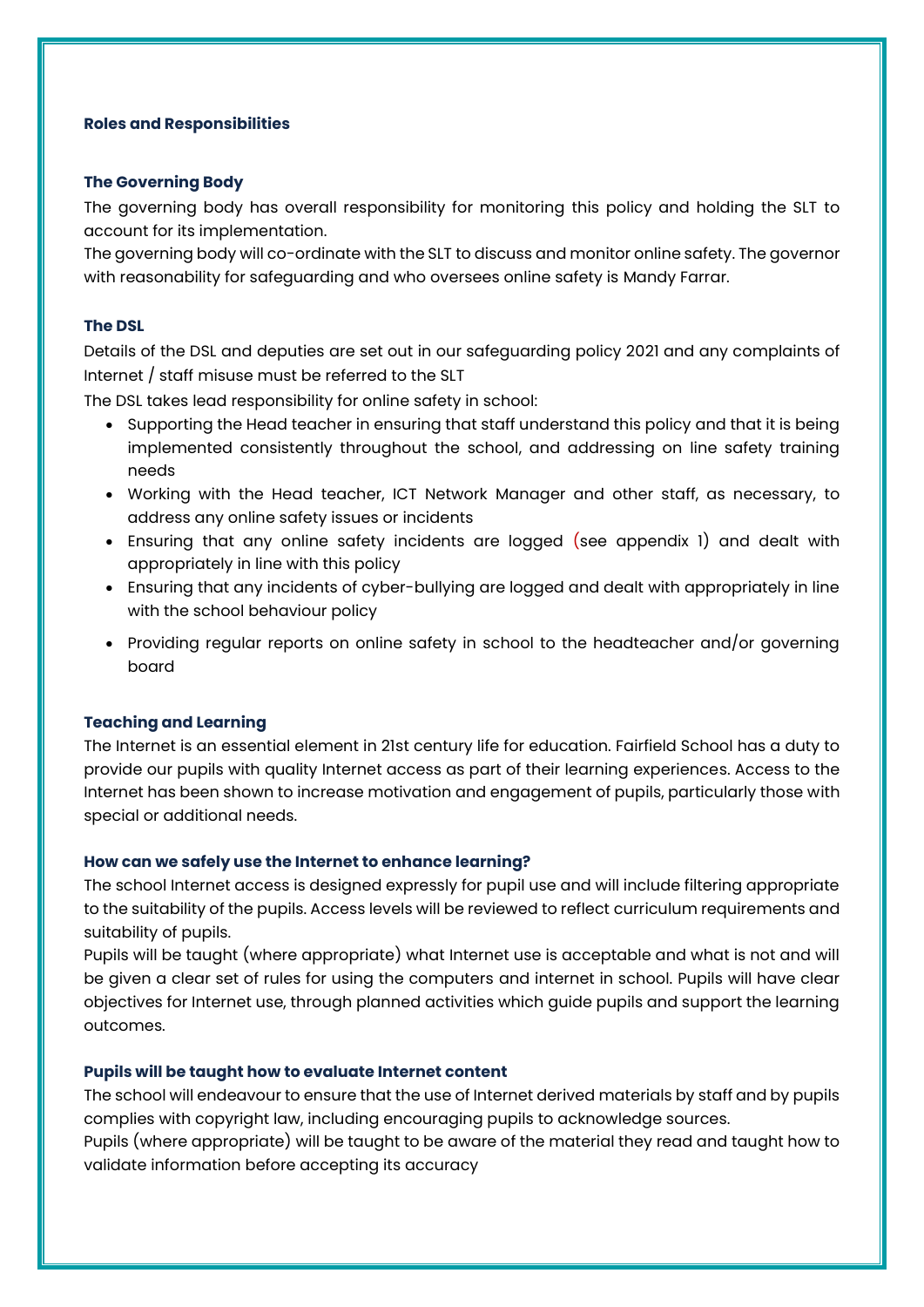#### **Managing Internet Access**

#### **How will the information system's security be maintained?**

The security of the school information system will be reviewed by the ICT Network Manager, reporting to the SLT. Virus and Spyware protection will be installed and updated regularly. Security strategies will be discussed with ICT Services, where applicable. Any login details will not be shared. Passwords to access the administration of the network will be kept by the ICT Manager. Written details of passwords will be kept locked in the safe. Portable media may not be used by staff to transfer work from home to school in line with school regulations regarding pupil data use. If a member of staff suspects a concern with a school device, they must let the ICT Network Manager know as soon as possible. The ICT Network Manager will review the system capacity regularly.

#### **How will E-mails be Managed?**

Pupils must not reveal personal details of themselves or others in e-mail communication, or make arrangements to meet anyone.

Staff should not contact pupils or parents using personal e-mail addresses; they are advised to use their Fairfield School address when dealing with school based issues whenever possible.

# **What is Cyber-Bullying?**

Cyber-bullying is the use of digital technologies with an intent to offend, humiliate, threaten, harass or abuse somebody. It can come in a whole range of different shapes and sizes.

It can leave children and young people feeling scared, upset, isolated and vulnerable, particularly as the bullying can happen anywhere, at anytime

There are a number of different methods of cyber-bullying. The main ones include:

- Electronic communication such as messages, texts, e-mails, photographs, videomessaging, sexting via mobile phones, computers, smart-phones, tablets etc to individuals or groups
- Communication is threatening, upsetting or offensive and may include racist, sexist, or homophobic content
- Making humiliating and abusive phone calls on mobiles or land lines
- Sending inappropriate communication that can be shared with others through social networking and gaming sites
- Communicating with friends of the victim and other people to try to include them in the bullying
- Setting up 'profiles' on social networking sites to make fun of a child or young person
- Creating a false identity to impersonate someone and send inappropriate communications in their name
- Use chat rooms and gaming sites to abuse other players, use threats, lock victims out of games, spread false rumours
- Sending viruses or hacking programs that can destroy the victim's computer or delete personal information from their hard drive
- Posting intimate, sensitive and personal information about someone without their permission or knowledge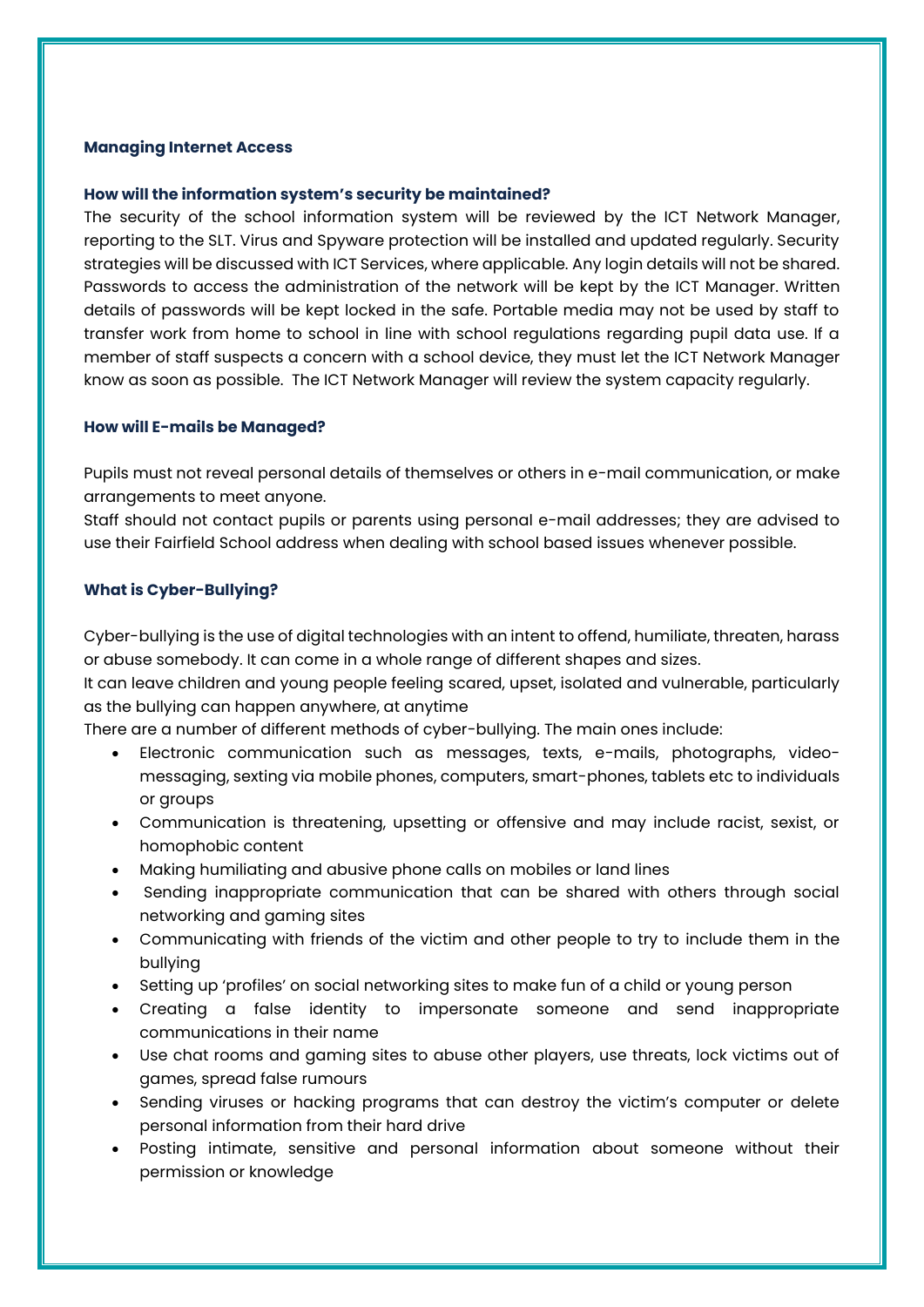The above methods can also be used by adults to 'groom' vulnerable children and young people in order to sexually exploit them.

These people pretend to be someone else online in order to befriend a child or young person, find out sensitive information or obtain intimate photographs of them. They can then threaten to expose this information to their family of friends.

# **Published Content and the Fairfield School Web Site**

The contact details on the Fairfield web site are the school address, e-mail and telephone number. Staff or pupils' personal information will not be published.

# **Photographing Pupils and Publishing Pupils' Images and Work on the Internet**

Photographs which include pupils be appropriately selected with authorisation checked. Pupils' full names will not be used anywhere on the school website or particularly in association with photographs.

Written permission from parents/carers will be obtained before photographs of pupils are published on the school website.

# **Social Networking and Personal Publishing**

The internet access provided by the LA will be set to filter access to inappropriate social networking sites, unless a specific use is approved. Staff must not access social networking sites for personal use via school information systems or using school equipment.

Newsgroups will be blocked unless a specific use is approved.

Pupils will be advised never to give out personal details of any kind which may identify them or their location.

Staff are advised not to communicate directly with parents or children using public social networking sites such as Facebook, My Space, Twitter, etc. For addition information please refer to the Social Media policy.

# **Managing Filtering**

The school will work in partnership with the LA and ICT Services to ensure systems to protect pupils are reviewed and improved. Users will be informed that network and internet use will be monitored. Unsuitable material identified must be reported to the SLT / ICT Network Manager.

# **Authorising Internet Access**

All staff will be directed to read the school Online Safety Policy and will be asked to read and sign the Acceptable Use Policy prior to accessing ICT resources. Visitors to the school who require access to a school networked computer will be given restricted access via a 'visitor' log-on. Instructions in safe and responsible internet use will be delivered regularly to pupils (where appropriate)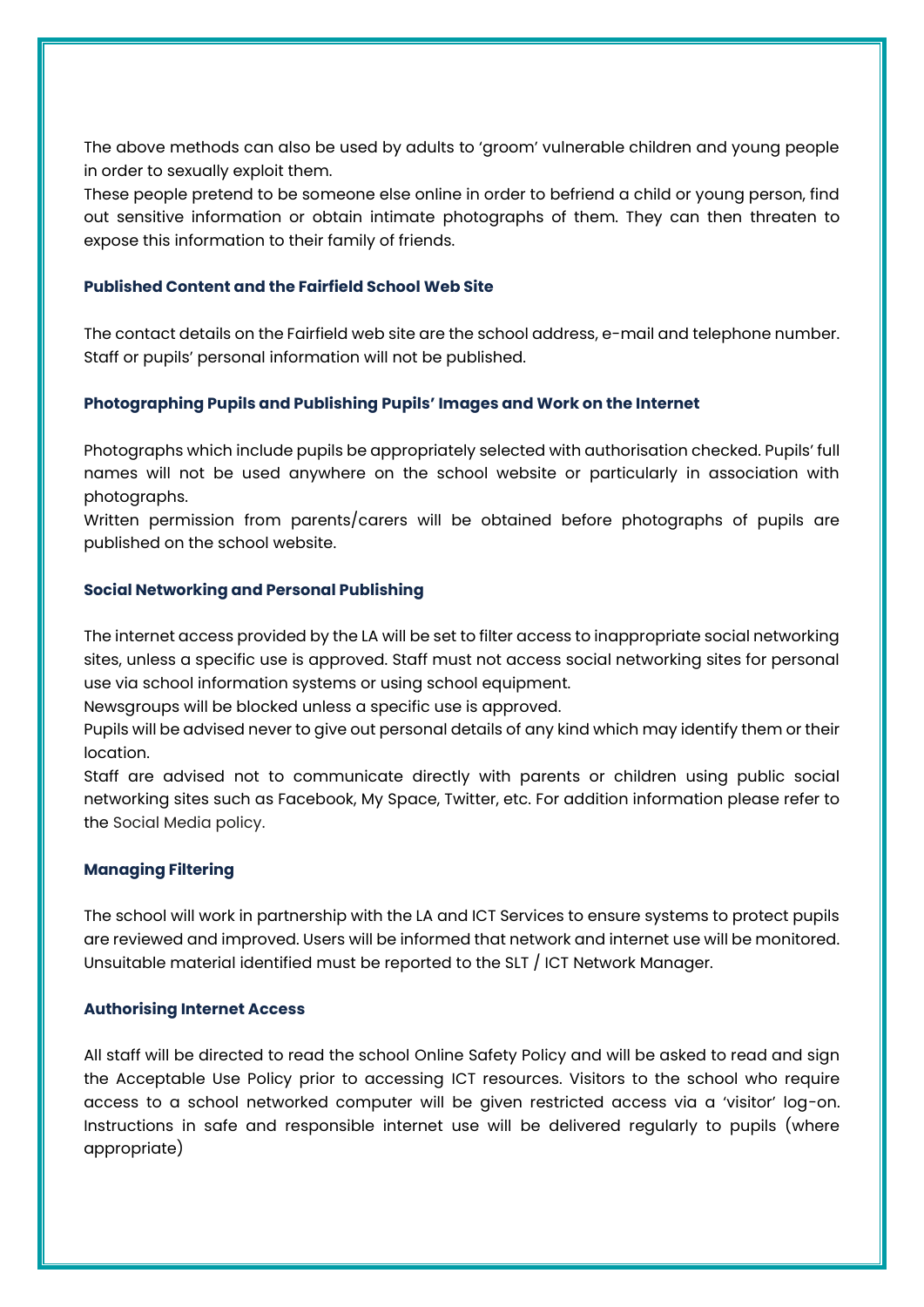#### **Staff using work devices outside school**

All staff members will take appropriate steps to ensure their devices remain secure. This includes, but is not limited to:

- Keeping the device password-protected strong passwords are at least 8 characters, with a combination of upper and lower-case letters, numbers and special characters (e.g. asterisk or currency symbol)
- Ensuring their hard drive is encrypted this means if the device is lost or stolen, no one can access the files stored on the hard drive by attaching it to a new device
- Making sure the device locks if left inactive for a period of time
- Not sharing the device among family or friends
- Keeping operating systems up to date  $-$  always install the latest updates
- Staff members must not use the device in any way which would violate the school's terms of acceptable use policy

#### **Assessing Risks**

The school will take all reasonable precautions to prevent access to inappropriate material. However, it is not always possible to guarantee that unsuitable material will never appear on a school computer. Fairfield School cannot accept liability for the material accessed, or any consequences of Internet access.

The school will audit ICT use to establish if the online-safety policy is adequate and that the implementation of the E-safety policy is effective.

# **Staff and the Online-Safety Policy**

All staff will be asked to read and adhere to Fairfield School Online-Safety Policy (Parago). Our Online-Safety policy is reviewed annually. Staff should be aware that Internet traffic can be monitored and traced to the individual user in school. Discretion and professional conduct is essential at all times. All staff have a responsibility to adhere to the Online-Safety Policy, and to report any concerns to Jonathan Haigh or the SLT.

November 2021